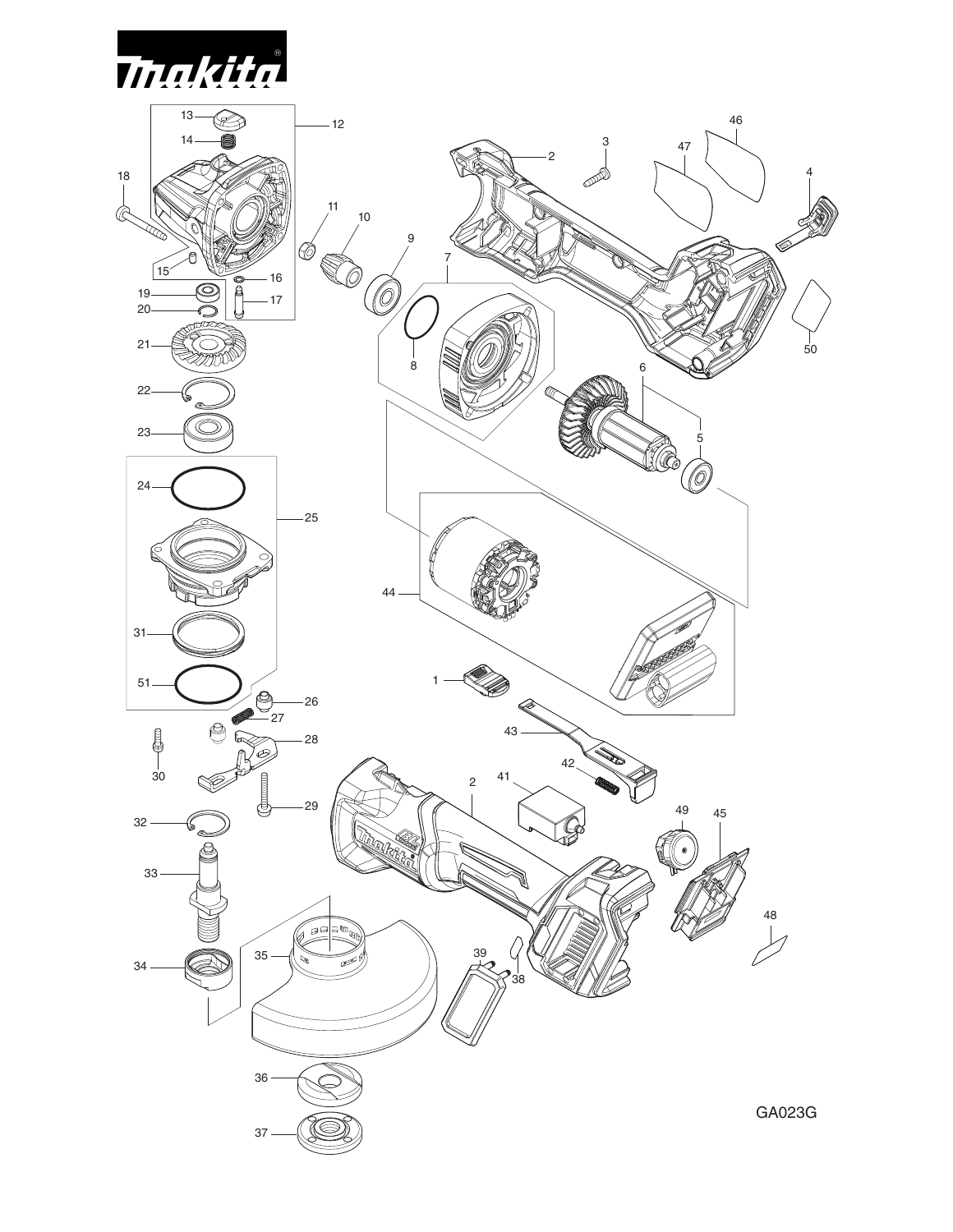| Item No.           | <b>Type</b> | Sub  | Part No. | <b>Description</b>                                       | Qty            | Unit       |
|--------------------|-------------|------|----------|----------------------------------------------------------|----------------|------------|
| 001                |             |      | 455447-7 | <b>SWITCH KNOB</b>                                       | $\mathbf{1}$   | PC.        |
| 002                |             |      | 183P76-9 | <b>MOTOR HOUSING SET</b>                                 | 1              | <b>SET</b> |
|                    |             | INC. | 263005-3 | <b>RUBBER PIN 6</b>                                      | $\overline{c}$ | PC.        |
| 003                |             |      | 266326-2 | <b>TAPPING SCREW 4X18</b>                                | 5              | PC.        |
| 004                |             |      | 140G30-2 | CAP COMPLETE                                             | 1              | PC.        |
|                    | 2           | INC. | 213A05-9 | O RING 16                                                | 1              | PC.        |
|                    |             | INC. | 818H48-4 | <b>CAP LABEL</b>                                         | $\mathbf{1}$   | PC.        |
| 005                |             |      | 210023-2 | <b>BALL BEARING 627DDW</b>                               | $\mathbf{1}$   | PC.        |
|                    |             |      |          | <b>ROTOR ASS'Y</b>                                       | $\mathbf{1}$   | PC.        |
| 006                |             |      | 519595-7 |                                                          |                |            |
|                    |             | INC. |          | Item No. 5                                               |                |            |
| 007                |             |      | 136190-4 | <b>GEAR HOUSING COVER ASS'Y</b>                          | $\mathbf{1}$   | PC.        |
|                    |             | INC. |          | Item No. 8                                               |                |            |
| 008                |             |      | 213445-5 | O-RING 26                                                | 1              | PC.        |
| 009                |             |      | 210042-8 | <b>BALL BEARING 629LLB</b>                               | $\mathbf{1}$   | PC.        |
| 010                |             |      | 226976-5 | SPIRAL BEVEL GEAR 10                                     | 1              | PC.        |
| 011                |             |      | 252186-8 | HEX. NUT M6                                              | $\mathbf{1}$   | PC.        |
| 012                |             |      | 136198-8 | <b>GEAR HOUSING ASS'Y</b>                                | 1              | PC.        |
|                    |             | INC. |          | Item No. 13-17                                           |                |            |
| 013                |             |      | 412234-7 | <b>PIN CAP</b>                                           | 1              | PC.        |
| 014                |             |      | 233072-2 | <b>COMPRESSION SPRING 8</b>                              | $\mathbf{1}$   | PC.        |
| 015                |             |      | 263002-9 | <b>RUBBER PIN 4</b>                                      | $\mathbf{1}$   | PC.        |
| 016                |             |      | 213960-9 | O RING 5                                                 | 1              | PC.        |
|                    |             |      |          |                                                          | 1              | PC.        |
| 017                |             |      | 256546-6 | SHOULDER PIN 4                                           |                |            |
| 018                |             |      | 266048-4 | <b>TAPPING SCREW 4X40</b>                                | 4              | PC.        |
| 019                |             |      | 210033-9 | <b>BALL BEARING 696ZZ</b>                                | $\mathbf{1}$   | PC.        |
| 020                |             |      | 233950-6 | RING SPRING 11                                           | $\mathbf{1}$   | PC.        |
| 021                |             |      | 226862-0 | SPIRAL BEVEL GEAR 37                                     | 1              | PC.        |
| 022                |             |      | 962151-6 | <b>RETAINING RING R-32</b>                               | $\mathbf{1}$   | PC.        |
| 023                |             |      | 211129-9 | BALL BEARING 6201DDW                                     | $\mathbf{1}$   | PC.        |
| 024                |             |      | 213622-9 | O RING 45                                                | $\mathbf{1}$   | PC.        |
| 025                |             |      | 136262-5 | <b>BEARING BOX ASS'Y</b>                                 | 1              | PC.        |
|                    |             | INC. |          | Item No. 24,31,51                                        |                |            |
| 026                |             |      | 327322-6 | SLEEVE 4                                                 | $\overline{c}$ | PC.        |
| 027                |             |      | 232490-1 | <b>COMPRESSION SPRING 4</b>                              | 1              | PC.        |
| 028                |             |      | 347641-4 | <b>LEVER B</b>                                           | $\mathbf{1}$   | PC.        |
| 029                |             |      | 911159-7 | PAN HEAD SCREW M4X30                                     | $\overline{c}$ | PC.        |
| 030                |             |      | 911138-5 | P.H.SCREW M4X20 WITH WR                                  | $\overline{c}$ | PC.        |
|                    |             |      |          |                                                          |                |            |
| 031                |             |      | 232542-8 | <b>SCROW WAVE SPRING 41</b>                              | 1              | PC.        |
| 032                |             |      | 962105-3 | <b>RETAINING RING R-26</b>                               | 1              | PC.        |
| 033                |             |      | 326670-0 | <b>SPINDLE A</b>                                         | 1              | PC.        |
| 034                |             |      | 310515-2 | <b>LEAD FLANGE A</b>                                     | 1              | PC.        |
| 035                |             |      | 347480-2 | WHEEL COVER 125                                          | 1              | PC.        |
| 036                |             |      | 224448-4 | <b>INNER FLANGE 45B</b>                                  | 1              | PC.        |
| 037                |             |      | 224568-4 | <b>LOCK NUT 5/8-45</b>                                   | 1              | PC.        |
| 038                |             |      | 8005T5-8 | XGT LOGO LABEL                                           | 1              | PC.        |
| 039                |             |      | 422610-7 | <b>DUST COVER</b>                                        | 1              | PC.        |
| 041                |             |      | 651445-1 | SWITCH FPM-1130                                          | 1              | PC.        |
| 042                |             |      | 233121-5 | <b>COMPRESSION SPRING 4</b>                              | 1              | PC.        |
| 043                |             |      | 412233-9 | <b>SWITCH LEVER</b>                                      | 1              | PC.        |
| 044                |             |      | 629498-8 | <b>STATOR COMPLETE</b>                                   | 1              | PC.        |
| 045                |             |      | 632P65-6 | <b>TERMINAL UNIT</b>                                     | 1              | PC.        |
|                    |             |      |          |                                                          | 1              |            |
| 046                |             |      | 8008U5-3 | <b>CLEAR LABEL</b>                                       |                | PC.        |
| 047                |             |      | 857H22-7 | GA023G NAME PLATE                                        | 1              | PC.        |
| 048                |             |      | 857H28-5 | GA023G SERIAL NO. LABEL                                  | 1              | PC.        |
| 049                |             |      | 620D30-5 | <b>DIAL CIRCUIT</b>                                      | 1              | PC.        |
| 050                |             |      | 8015J1-9 | <b>INDICATION LABEL</b>                                  | 1              | PC.        |
| 051                |             |      | 213510-0 | O RING 36                                                | 1              | PC.        |
| E01                | 2           |      | 8029M2-5 | <b>CAUTION LABEL</b>                                     | 1              | PC.        |
|                    |             |      |          |                                                          |                |            |
| <b>ACCESSORIES</b> |             |      |          | - Visit www.makita.ca for more accessories information - |                |            |
| A01                |             |      | 158237-4 | <b>GRIP 36 COMPLETE</b>                                  | 1              | PC.        |